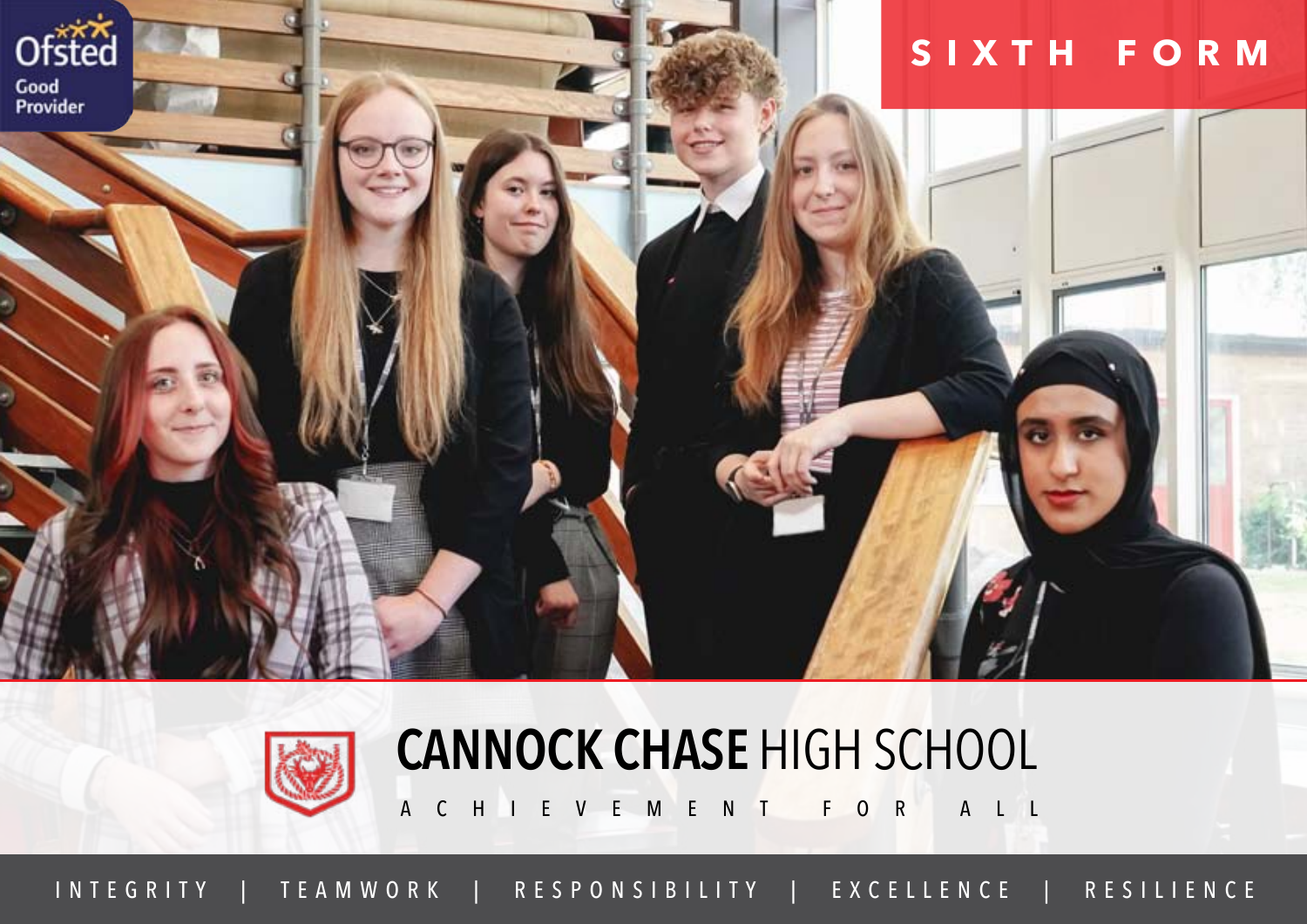

### **CANNOCK CHASE HIGH SCHOOL**

THE ACADEMY FOR OUR COMMUNITY

Tel: 01543 502450 www.cannockchase-high.staffs.sc

### RECEPTION & LOWER SCHO

#### **Contents**

- 3 Welcome
- 4 Vision & Values
- 5 Standards & Success
- 6 Curriculum
- 7 Partnership with Cardinal Griffin Catholic College
- 8 Entry Requirements
- 9 Beyond the Classroom
- 10 Guidance
- 11 Future Ready
- 12 Destinations
- 13 Dress Code
- 14 Admissions
- 15 Further Information

## Achievement For PTS HALL AND GYM

Leadership in the Sixth Form is highly effective. **"**  $\frac{1}{2}$   $\frac{1}{2}$ 

Ofsted 2018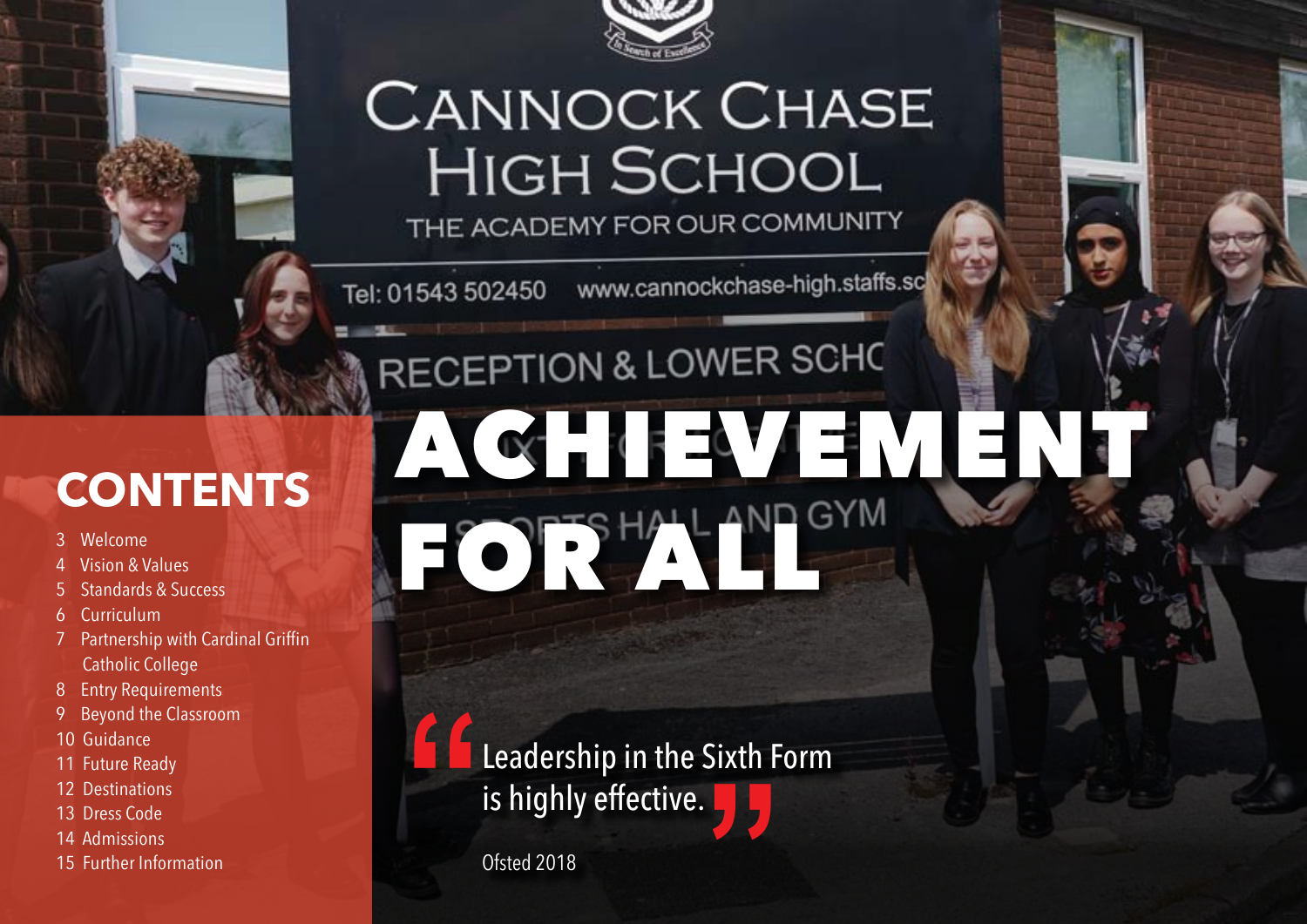#### **Cannock Chase** High School

A c h i evement for all

We believe that our Sixth Form will offer you a truly excellent environment in which to achieve your individual potential in this next exciting stage of your journey.

## **WELCOME**

Cannock Chase High School Sixth Form is a vibrant and ambitious learning community with a relentless focus on the highest standards of academic achievement, personal development and equality of opportunity. In everything we do, we are dedicated to reaching our school goal: 'Achievement for All'.

Our school and Sixth Form have a positive ethos, with strong pastoral and academic guidance and a real emphasis on learning. As a school we have a real focus on improving our collective best, 'Team Cannock Chase High School', and our individual best. All students are aware of their potential and that achievement is without limit if they combine effort, hard work and dedication to being the best in everything they do. We are a traditional school where old-fashioned values of discipline, courtesy and good manners support our drive for academic success for every student. We aim to achieve the very best results from every single student academically and prepare them for the world of work.

As a community, our principle values are Integrity, Teamwork, Responsibility, Excellence and Resilience. It is important that, together, we share the same high expectations and ambitious aspirations whilst at the same time recognise and celebrate our differences as individuals.

We believe that our Sixth Form will offer you a truly excellent environment in which to achieve your individual potential in this next exciting stage of your journey. We look forward to discussing your plans for the future with you.

#### Iain Turnbull **HEADTEACHER**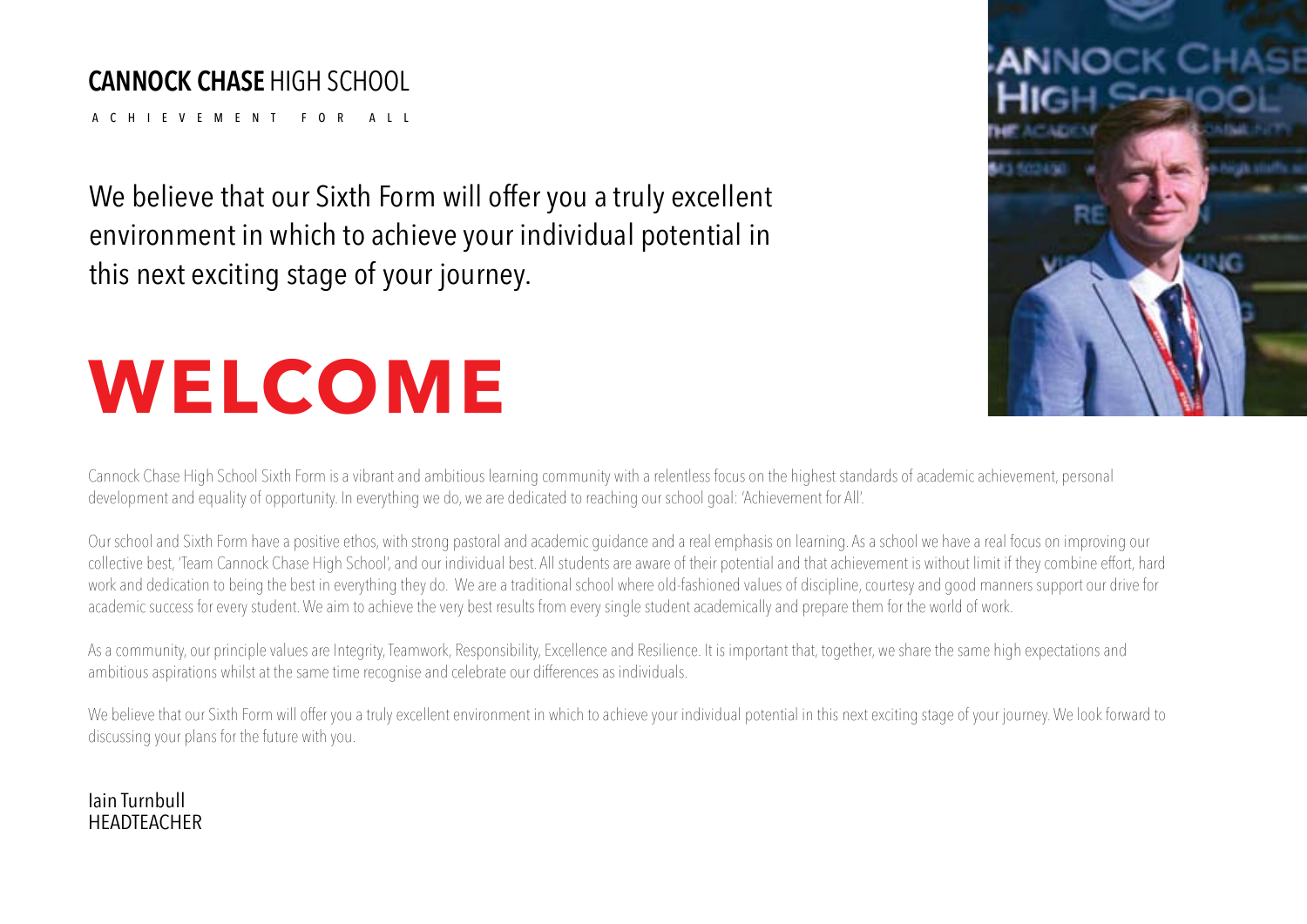Achievement in the Sixth Form continues to be good. This is because there is an effective system of monitoring so that students make good progress. They value the support they are given. **""**

Ofsted 2018

## EXCELLENCE

### **Vision & Values**

Cannock Chase High School Sixth Form is dedicated to providing the highest standard of education and experience for 16-19 year olds, preparing all students to be 'future-ready'.

The vision of our Sixth Form is a place where every student, regardless of background, thrives and achieves personal excellence. Having achieved higher than national average levels of progress on both academic and vocational courses, our Sixth Form ensures all students have the opportunity to excel on their chosen pathway.

We offer a broad and balanced curriculum, of both academic and vocational subjects, supporting every student to achieve the qualifications they need for their future. We also provide high quality information, advice and guidance to all students regarding careers and progression, with long-established links to universities, Higher Level Apprenticeship providers and employers.

We have the highest expectations for our students. Over 70% of our 2021 leavers progressed to university, including the University of Birmingham and the University of Liverpool.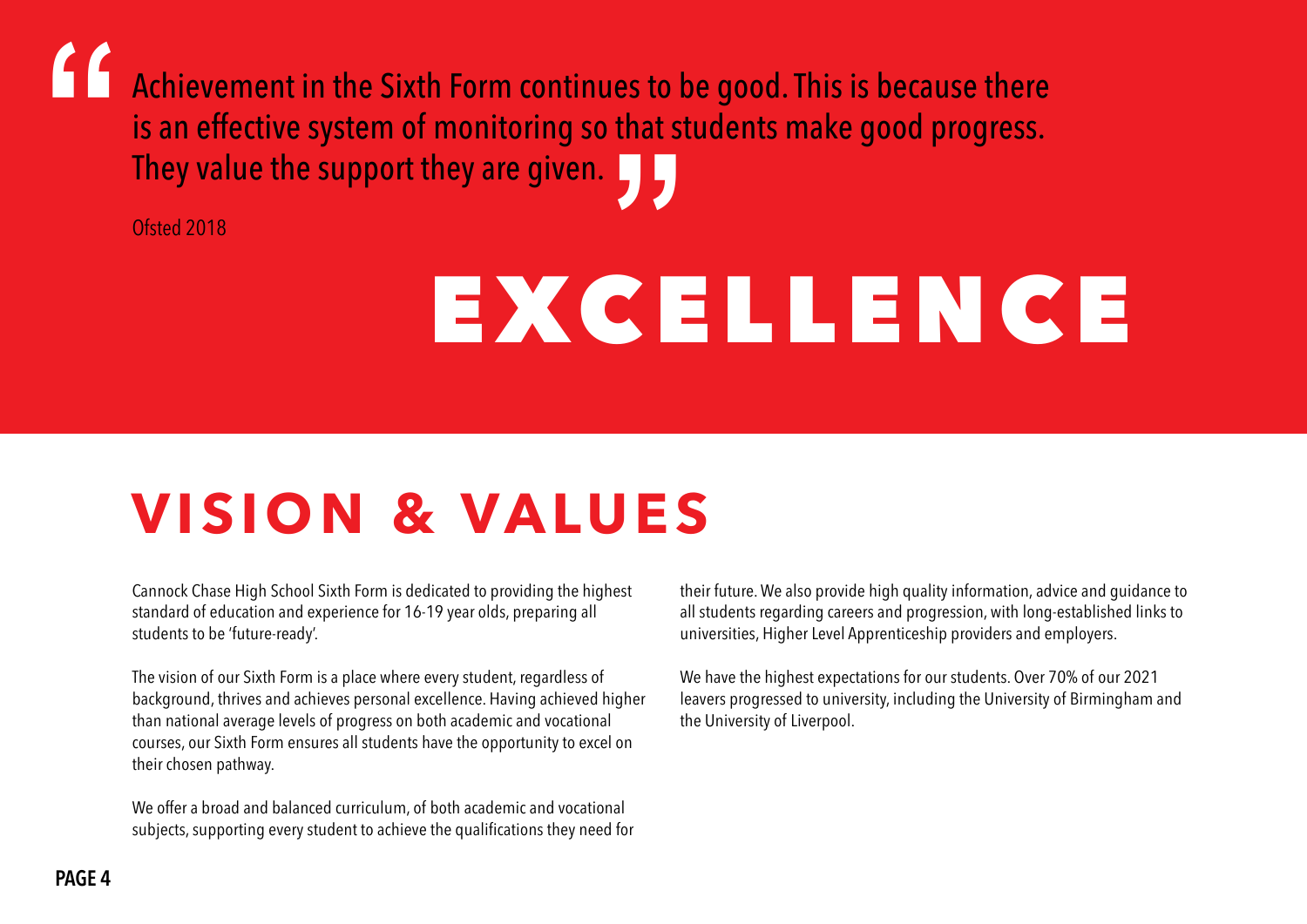#### **Standards & Success**

Over the past six years, our Sixth Form students' results have achieved record highs for the school year on year. When compared with other students who achieved similar GCSE results at the end of Year 11, our 2019 leavers beat national average expectation on Applied General (vocational) and Technical study programmes.

In 2019, the last year of published outcomes, we achieved a 100% A Level pass rate, with students achieving results that have enabled them to study at some of the most prestigious universities in the world, including the University of Birmingham. We are delighted to be the best performing school in the Cannock area for progress on A Level programmes.

In 2019 on academic programmes, students attained grades in line with national expectations and above the Staffordshire average. On vocational programmes, students attained grades higher than the Staffordshire and national averages, achieving an average grade of a Distinction-.

We are extremely proud of the success of our students and regard our Sixth Form as a benchmark for standards of excellence in 16-19 education in our area. We pride ourselves on offering an education that is unrivalled in Cannock and Rugeley and that ensures all students achieve the qualifications they need to go on to the next steps in their future.

The quality of teaching is good. Students have mature conversations with their teachers and engage thoroughly with their learning, which accelerates progress. **" "**

Ofsted 2018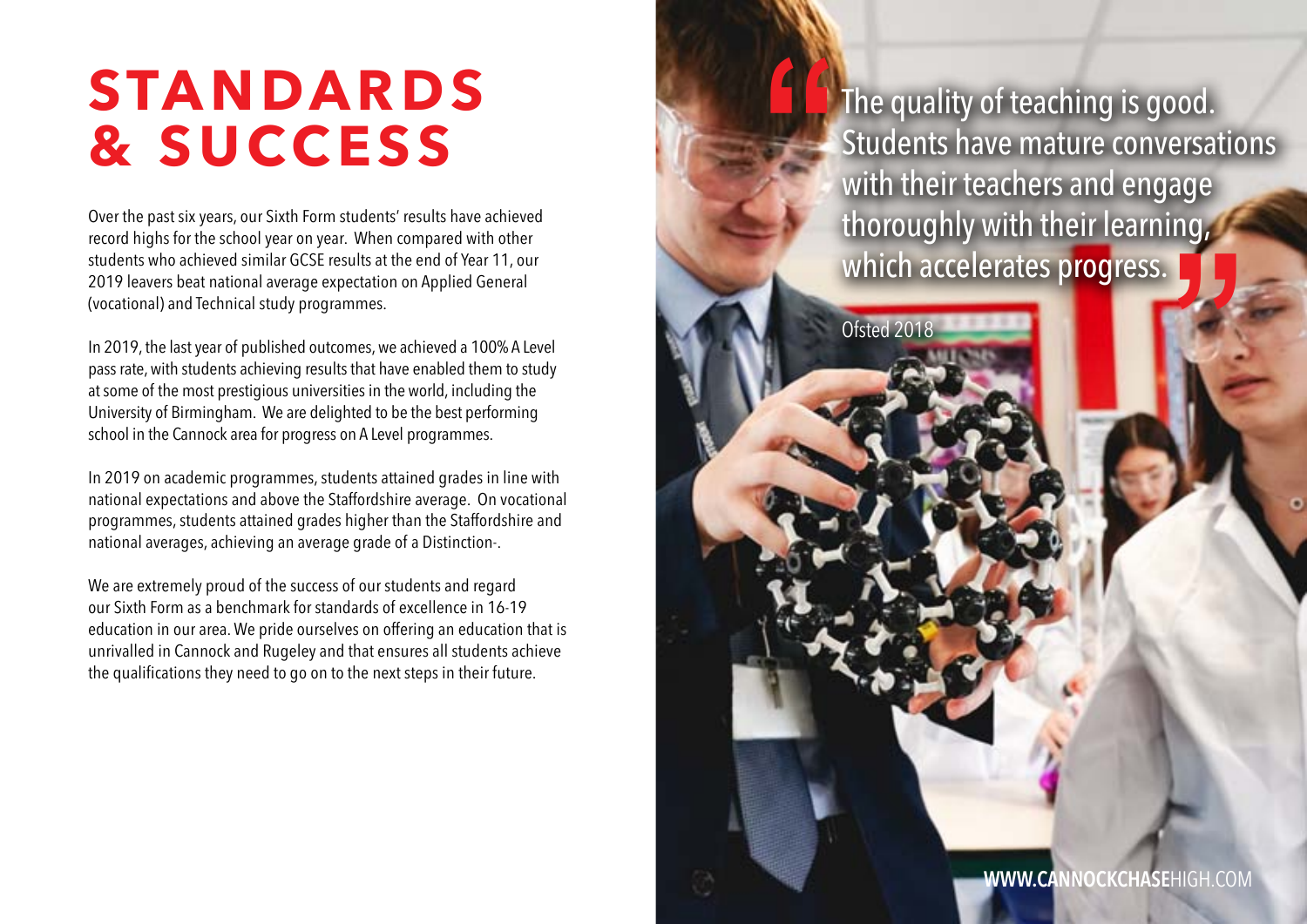

### **Curriculum**

We offer a broad and balanced curriculum, of both academic and vocational subjects, supporting every student to achieve the profile of qualifications they need for their future.

Our partnership with Cardinal Griffin Catholic College enables us to offer qualifications in a broad range of subjects.

Students typically enrol onto a programme of four qualifications when they enter Sixth Form, choosing from five option blocks.

In addition to their core studies, students also have the opportunity to take part in enrichment, which includes opportunities to study the Extended Project Qualification and Core Maths in public examinations, as well as the opportunity to take part in mentoring, sport and work experience.

Students' study programmes are personalised and meaningfully developed to ensure they are provided with the opportunities in order to equip them with the skills and experience to be 'future ready'.

Specific details regarding courses being offered in the coming academic year can be found on our website, www.cannockchasehigh.com/sixth-form.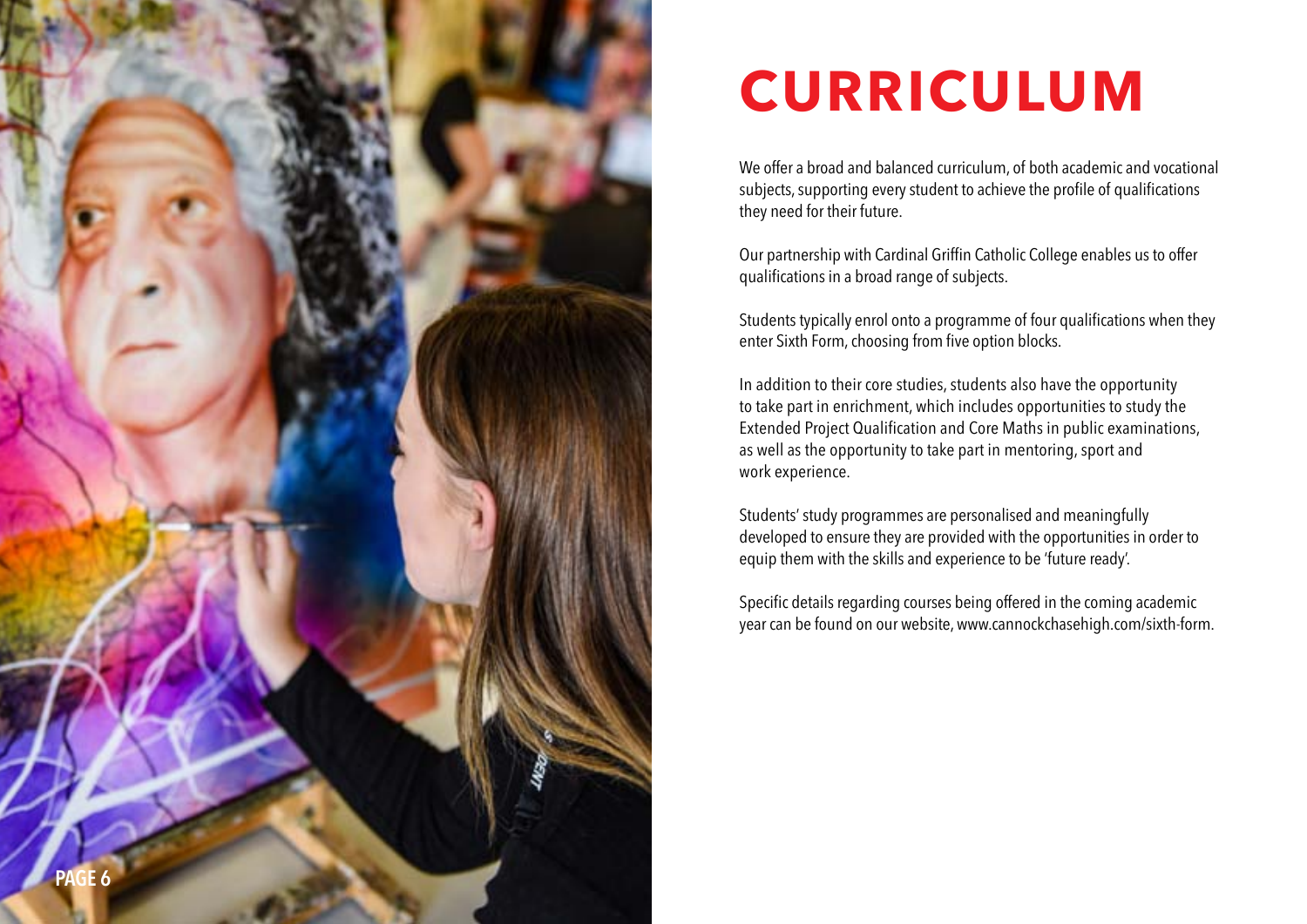## TEAMWORK

A broad range of academic and vocational options are offered in the Sixth Form with Cardinal Griffin Catholic College. The success of this is evident in the good and improving standards...and the very good retention rates. **1** A broad range of academic and vocational options are offered<br>Cardinal Griffin Catholic College. The success of this is eviden<br>improving standards...and the very good retention rates.

Ofsted 2018

#### **PARTNERSHIP WITH CARDINAL GRIFFIN CATHOLIC COLLEGE**

Our partnership with Cardinal Griffin Catholic College enables us to offer qualifications in a broad range of subjects, drawing on the specialism of teaching staff across both institutions and allowing our students to access a broader course offer than is offered at most other sixth forms in the local area.

The decision regarding course delivery is determined by which provider can offer the highest quality experience for students at that time. On a year-by-year basis we review the specialism of teaching staff and decide upon our offer with our prospective students at the heart of our decision-making.

Students remain members of their home school but are able to access the resources, facilities and support of both providers where necessary.

We are very proud of the history of our partnership, which has seen students from each Sixth Form achieve the very highest grades in subjects studied at either school.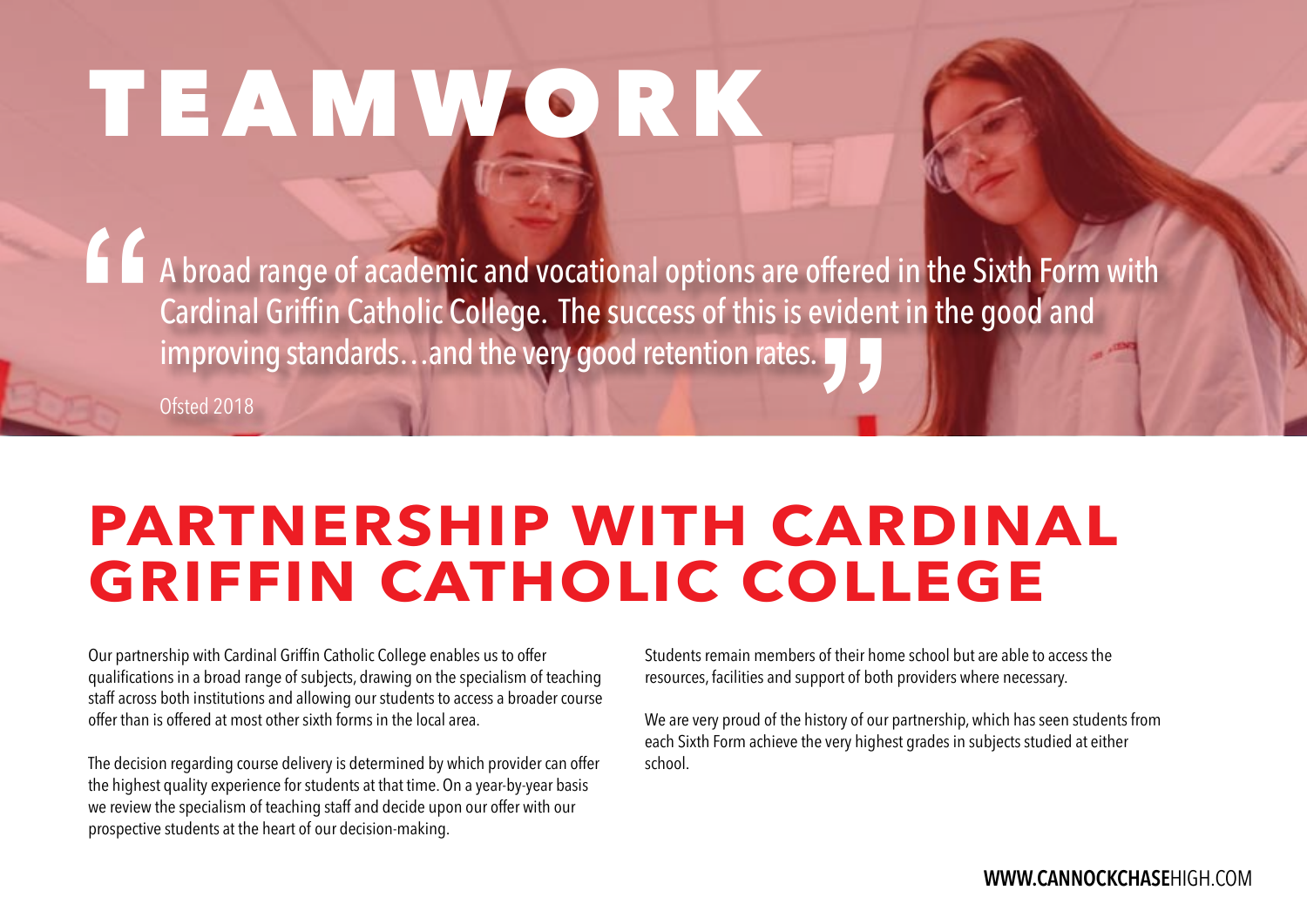

#### **ENTRY REQUIREMENTS**

Our entry requirements are specific to each course and are updated on a year-by-year basis.

We believe that all students should have access to courses where they have demonstrated their capacity to achieve at Key Stage 4.

All students are required to have achieved GCSE English and maths at grade 4 or above by the end of their time in the Sixth Form, if they have not achieved this in Year 11. Students who have not achieved this at Key Stage 4 will be required to attend an intensive re-sit programme where we provide specialist teaching, intensive intervention, peer tutoring and mentoring.

In 2019, 100% of our Year 13 leavers who were re-entered for GCSE English and/or maths improved their GCSE result by at least one grade.

Specific details regarding course entry requirements for the coming academic year can be found on our website, www.cannockchasehigh.com/ sixth-form.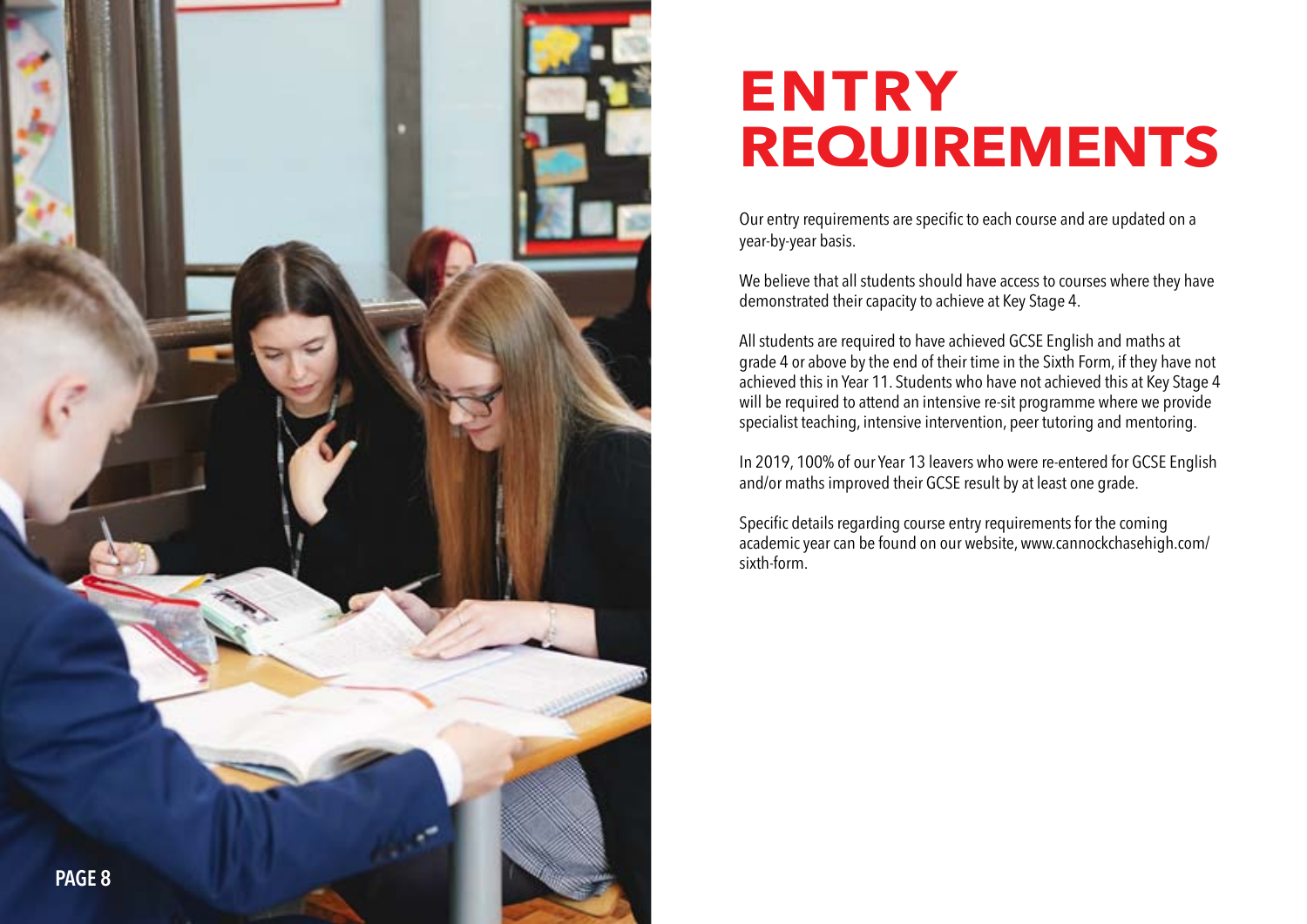

# Resilience

**1 I** was supported to resit GCSE English and got the grade I never thought I was capable of. I was supported to resit GCSE English and got the grade I never thought I was capable of.

CCHS Sixth Form alumni student

### **BEYOND THE CLASSROOM**

In addition to core studies, Sixth Form students also have the opportunity to access a number of enrichment activities that will enhance their studies, employability skills or broaden their experiences of being part of Sixth Form.

In recent years, all students have undertaken work experience placements, either in the form of a one-off intensive week or on a more regular basis.

Many students access the volunteering opportunities offered by the National Citizenship Service, supporting local charities and not-for-profit organisations in a range of services.

A significant number of students undertake curriculum-related challenges, such as the UK Senior Maths Challenge, representing our Sixth Form whilst competing against other students across the country.

All Sixth Form students have the opportunity to attend visits organised by staff,

which in recent years have included: ski trips to Austria, visits to the UK Skills Show, UK University Search Fair, subject-specific visits, along with other social and academic trips.

Many of our students are peer mentors and/or tutors to students in our main school, providing weekly support to younger students.

Our Sixth Form Student Leadership Team is formed from students who are successfully offered positions following a rigorous interview and application process, involving the Headteacher, Governors and members of the staff Leadership Team. Successfully appointed students take on the roles of Head Boy, Head Girl, respective Deputies and other roles specific to the agenda for that year. Members of the Student Leadership Team represent the school at public events, meet with invited guests, take an active role in terms of community engagement, work with our local primary schools and lead positive change in our Sixth Form and main school.

#### **www.CannockChase**High.com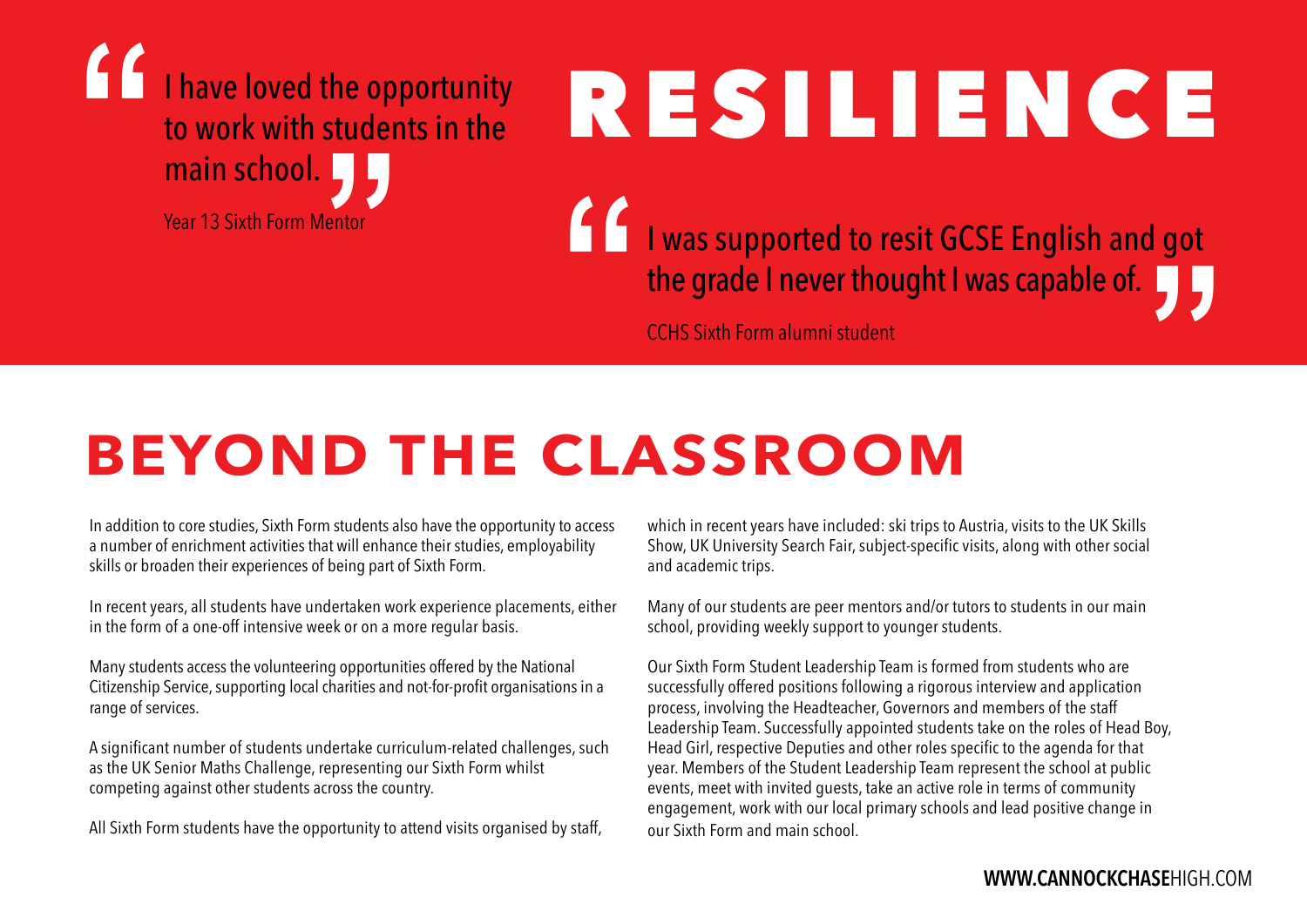Being part of the Student Leadership Team has given me so much to support my university application. **"**

Current Year 13 student

#### **GUIDANCE**

All students are supported through the Sixth Form Guidance Programme, which seeks to develop the life skills, employability and careers guidance necessary for them to be 'future ready'.

Our extensive programme and long-established relationships with specialist agencies, employers, universities and apprenticeship providers ensures that all students have access to the information, advice and guidance they need for their future.

All Sixth Form students are also supported by a personal tutor, who is often a specialist in one of the subject areas being studied by the student. The tutor meets with their tutor group each day and becomes a point of contact for information, support and guidance. Tutors work with students to support university, apprenticeship and employment applications, contribute to references and guide students through the transition from high school to Sixth Form and

from Sixth Form to post 18.

The Sixth Form is also managed by the Sixth Form Support Officer, who works alongside the Assistant Headteacher for Post 16, supporting students in all aspects of both their studies and well-being. All students study PSHE each week, ensuring that students are 'future ready' and able to deal with topical issues. We encourage all of our students to have informed opinions on a range of vital topics.

The Sixth Form also has access to the main school's full-time careers adviser, who dedicates time weekly to meet with Sixth Form students to support their applications and transition to future study programmes and/or employment.

Students who are eligible are also supported to access the 16-19 Bursary Fund, providing financial support to cover education-related costs.

**"**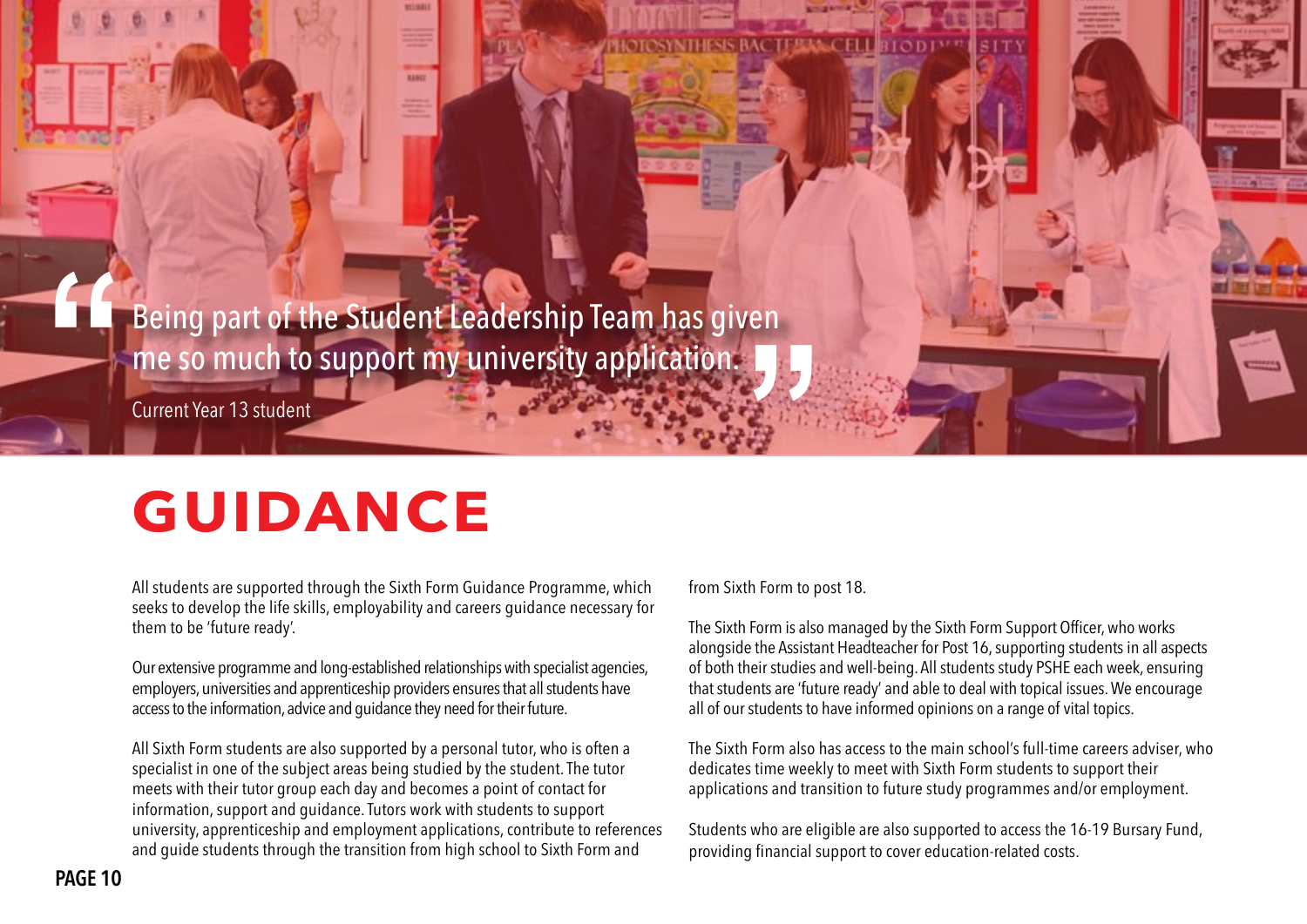#### **Future Ready**

To ensure all students have the opportunity to develop the necessary employability, personal, social and life skills to succeed in the working world, we schedule an extensive programme of events throughout the academic year with visiting specialists.

In recent academic years, this has included a package of visits, lectures, seminars and practical workshops with colleagues from local and national organisations including:

- Visits from many post 18 education providers, offering guidance regarding routes into Higher Education and on to Higher Level Apprenticeships, including: the universities of Oxford and Cambridge, Cardiff University, the University of Birmingham, Walsall College, Jaguar Land Rover, the Armed Forces, and many more;
- Seminars and practical workshops with Road Safety officers and the Fire Service, educating young drivers;
- Drugs, alcohol and relationship education programmes including the NHS, Police, and others;
- Seminars with volunteers from the Samaritans and Relate;
- Student Finance England, who offer support and guidance regarding the application process to financial assistance whilst studying in Higher Education.

Students benefit from frequent PSHE and tutoring… A closely tailored careers programme helps students prepare for further and higher education.<br>Ofted 2018 Ofsted 2018 **"**

## integrity

#### Over 70% of our 2021 leavers went on to study at university.

2021 Destinations Data

#### **www.CannockChase**High.com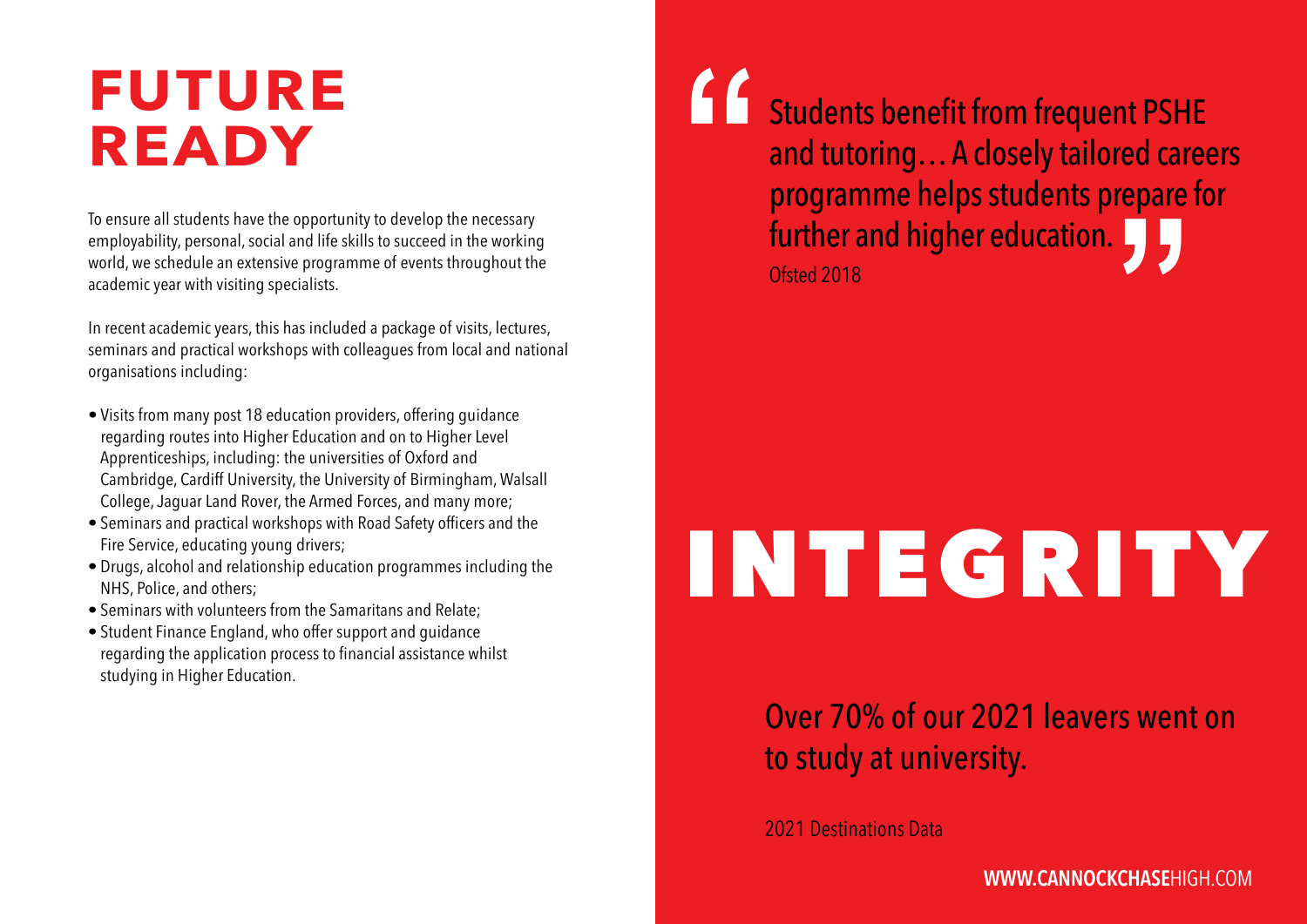

### **Destinations**

We firmly believe in the vision that a successful Sixth Form is one where students are equipped with the necessary qualifications, skills and information to access their own ambitions and to move on to the next steps in their future. It is for this reason we consider the destinations of our students such an accurate measure of the success of our Sixth Form.

Of our 2021 leavers, over 70% went on to study at university, with 100% of students progressing to a positive destination either in education, employment or training.

Students went on to study at Further Education colleges and apprenticeships, in most cases accessing higher-level courses supported by their qualifications achieved in Sixth Form.

We are committed to ensuring all students, regardless of background, can thrive and achieve personal excellence and go on to fulfil their own ambitions and succeed as part of a highly skilled workforce of the future.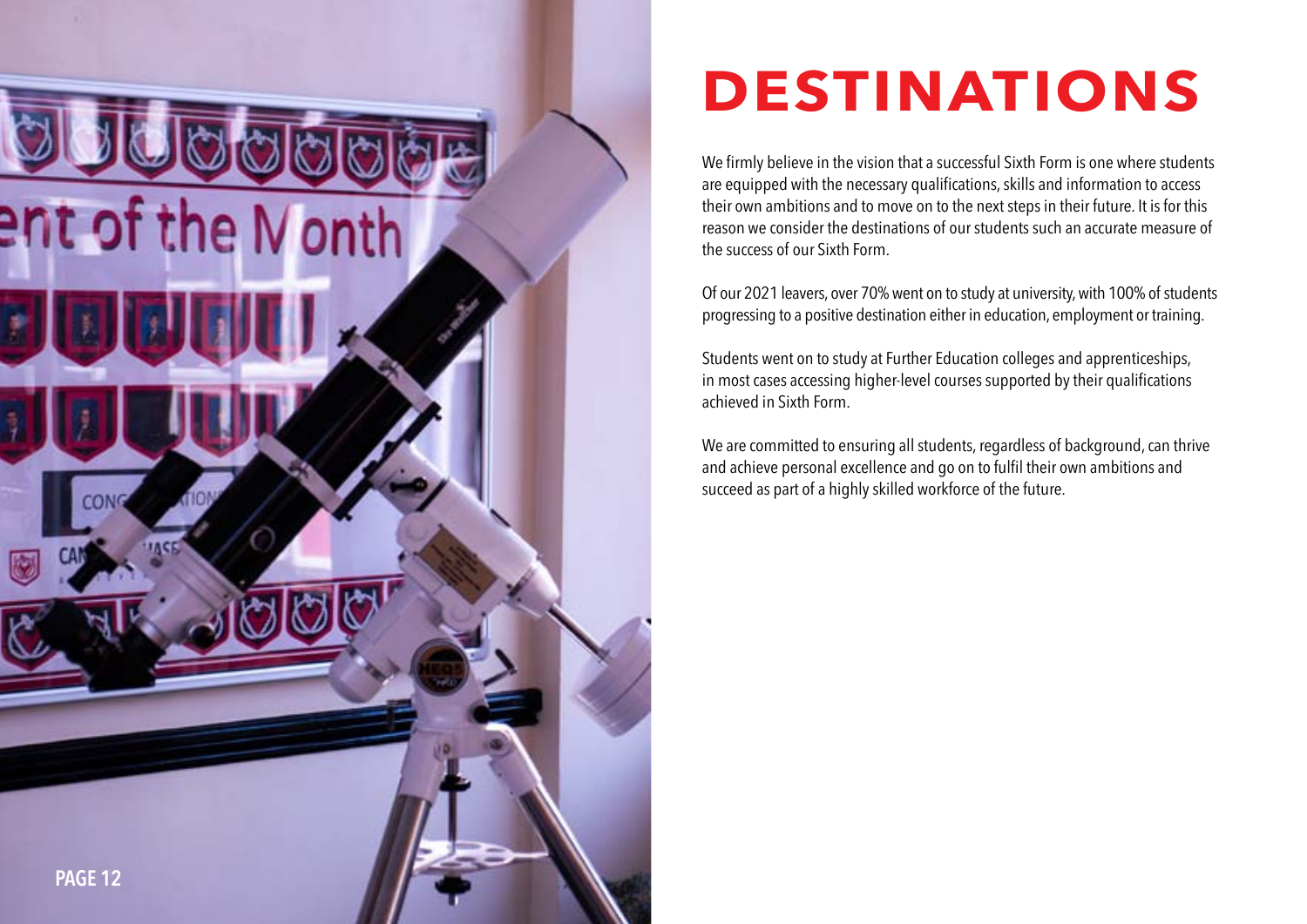The exemplary behaviour seen in the main school is mirrored in the Sixth Form. Students' enjoyment and commitment to their studies is evident in their learning. **"**

Ofsted 2018

## ESPONSIBILITY

### **Dress Code**

In all areas of Sixth Form life we expect the very highest standards of our students.

In order to prepare our students to be 'future ready', we believe an important part of our role is not only to provide the highest standard of teaching but also to equip every student with the skills and knowledge to succeed in the professional world. It is this commitment that underpins our standards of expectation in terms of dress code.

We believe that our students should be fully prepared for the interviews, work experience and volunteering placements that are a necessary part of preparing for applications, whatever a student's chosen destination post Sixth Form.

All Sixth Form students are expected to wear professional dress five days a week.

We have been specific with the language of 'professional' as we do feel that expecting all students to wear suits/business dress would be an inappropriate policy, given that many of our students may progress to alternative industries, such as those in the sports, creative or care sectors.

Our dress code hopes to adopt a consistent standard of professional dress, whilst allowing students an appropriate level of individual expression.

Specific details regarding the dress code for the coming academic year can be found on our website, www.cannockchasehigh.com/sixth-form, and will be available at enrolment.

**"**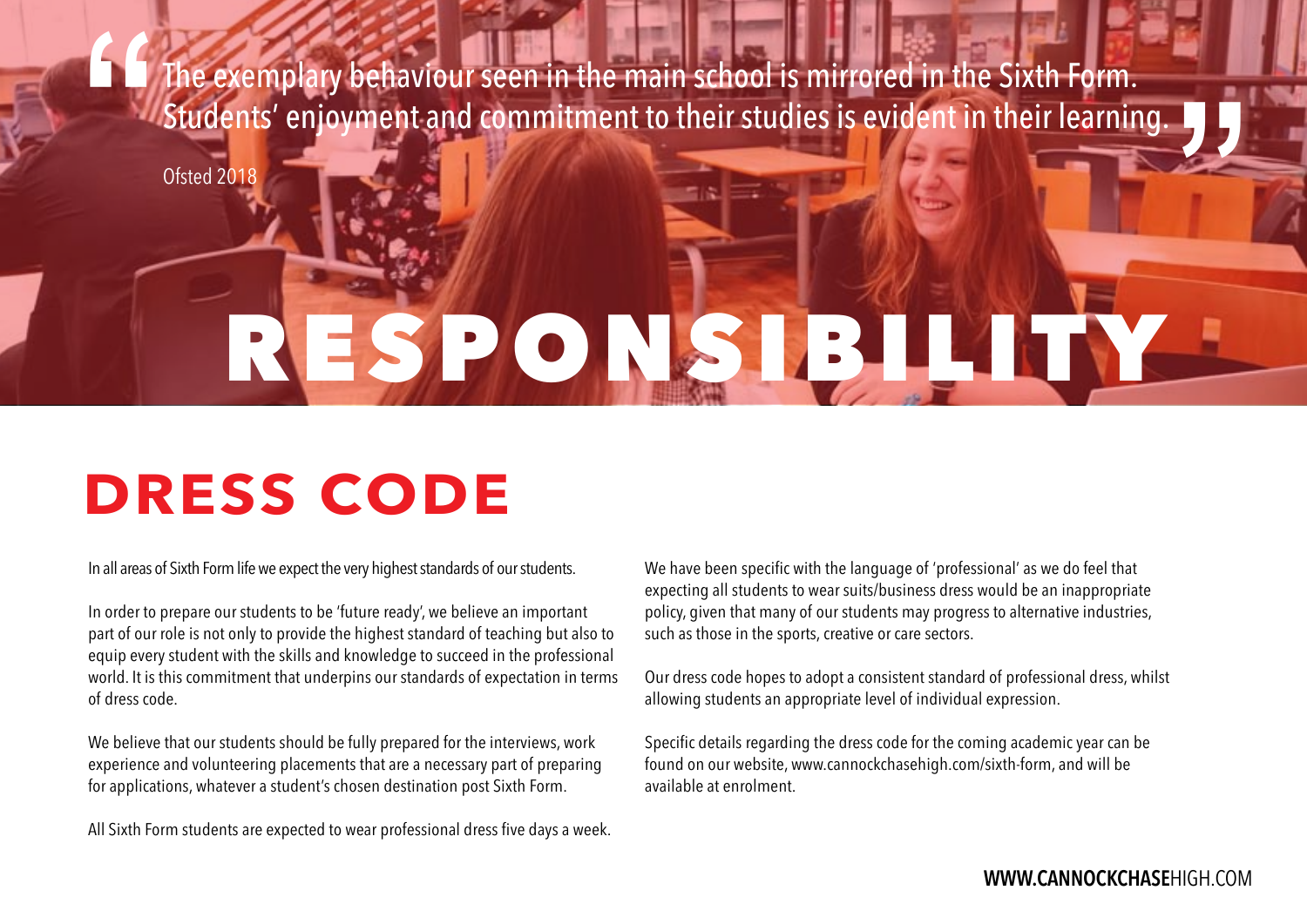

### **ADMISSIONS**

Applications to Sixth Form can be made online by visiting www.cannockchasehigh. com/sixth-form-online-application.

Applications are welcomed from students currently studying at other providers and from current Year 11 students.

Following completion of the online application, students will be contacted by the Assistant Headteacher for Post 16 to arrange an interview where they will be required to provide evidence of their predicted grades on the courses they are currently studying at Key Stage 4.

A conditional offer will then be made. All applicants are invited to attend the Sixth Form Taster Week in the Summer Term, providing all prospective students with the chance to attend the Sixth Form Taster Days.

On results day, having secured GCSE outcomes at the end of Year 11, students are invited to attend enrolment, where conditional offers are compared to actual outcomes and final offers are made.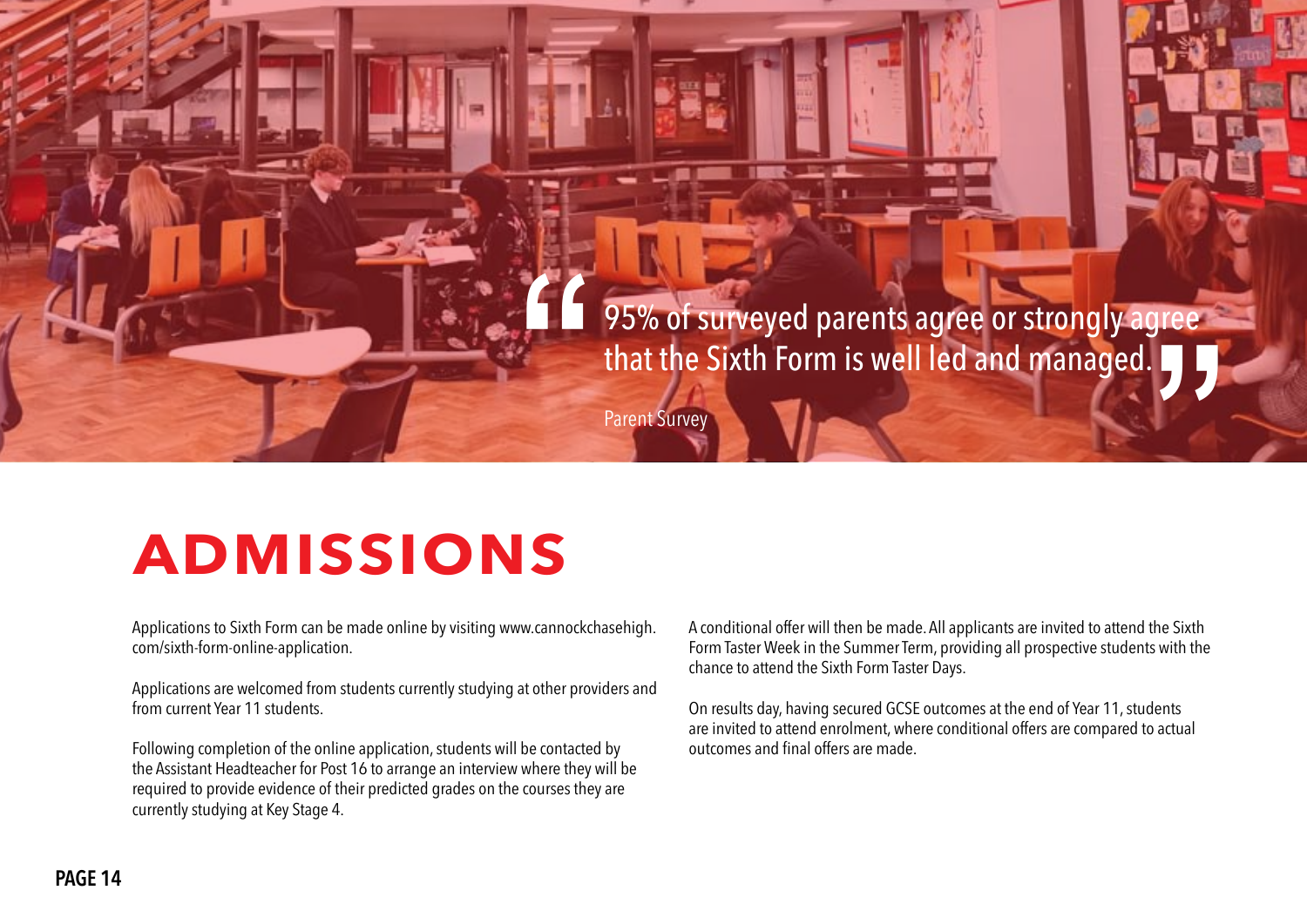#### **Further Information**

If you believe that Cannock Chase High School is the right choice for you or if you require any further information or assistance please feel free to contact us.

TEL: 01543 502450 ext. 269

WEBSITE: www.cannockchasehigh.com

FACEBOOK: facebook.com/CCHSofficial

TWITTER: @CCHSofficial

MRS C MILLS, ASSISTANT HEADTEACHER (Post 16): c.mills@cannockchase-high.staffs.sch.uk

MISS A WAIN, SIXTH FORM SUPPORT OFFICER a.wain@cannockchase-high.staffs.sch.uk

MR I TURNBULL, HEADTEACHER: i.turnbull@cannockchase-high.staffs.sch.uk